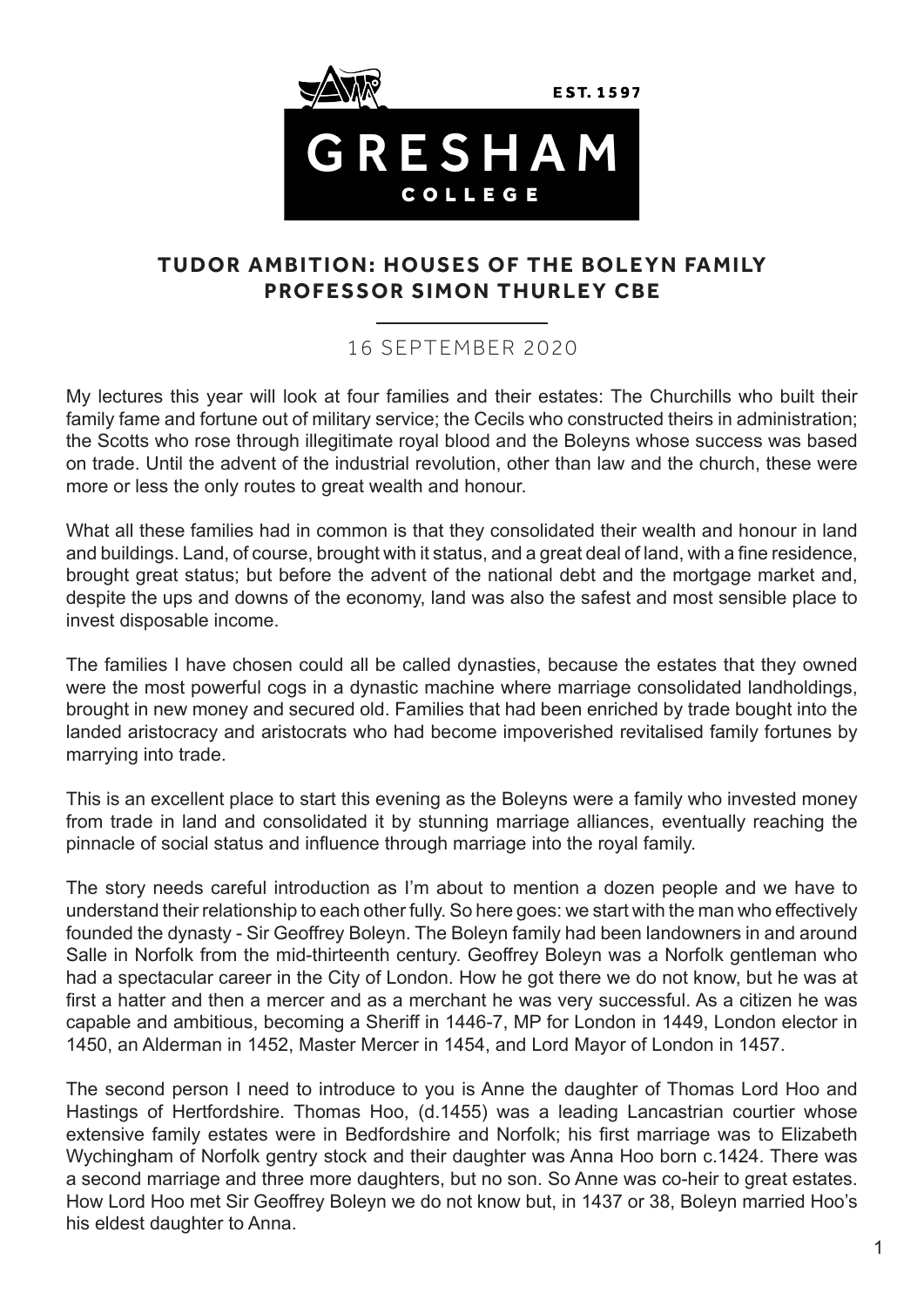So we have a hugely wealthy city merchant marrying an aristocratic heiress. Their first son named Thomas died in 1471 and their second son, William, became the heir and he is the third person we now need to meet. Sir William Boleyn made a brief appearance in the city of London but was set up as a wealthy landowner in Norfolk where he was much involved in county affairs. Like his father he made a spectacular marriage to Margaret, the daughter of Thomas Butler the earl of Ormond. Butler, like Hoo had not succeeded in producing a son and so, like Sir William's mother, Margaret was the co-heir to great estates.

So two generations of Boleyns had married aristocratic heiresses vastly aggrandising their wealth and, of course, by association, with these great families, their status. But to return to the dramatis personae we have to introduce Sir William and Margaret's son and heir Thomas Boleyn who was born in 1477. I will have a lot to say about this man who became one of Henry VIII's closest friends and the father of Anne, queen of England, but for now we need to introduce Elizabeth Howard the the eldest daughter of Thomas Howard, earl of Surrey, heir to the Dukedom of Norfolk. She married Thomas in around 1497. Unlike the spectacular marriages of his father and grandfather, this marriage, brought no great fortune, but bought Thomas a father-in-Law who was a Duke.

To complete the family tree I just need to mention that Sir Thomas and Elizabeth had three children Mary, Anne and George. Anne, who became the star of the show, was thus descended from a former Lord Mayor of London, but much more importantly from dukes, earls and barons. This was a classy ancestry and, as we now need to understand, an extremely wealthy one with huge estates and a number of impressive houses.

Now let us return to the founding father of the dynasty, Sir Geoffrey and ask ourselves what was the architectural taste of such a man? He had a house in the City in Bassinshaw ward and presumably a manor house in his home county of Norfolk. But, as his wealth grew and he became an elder stateman in the city, it was time to invest in land. Indeed, this is what he did, buying estates in Norfolk in 1452 and Kent in 1461. What is fascinating is that the two principal houses in these estates were remarkably similar: they were both moated castles built in the 1380s or 90s by former soldiers and royal servants.

Geoffrey was an exceptionally wealthy man who could afford to lend the king £1,246 at a time when it was almost certain that he would never get it back. So he could have afforded to buy an estate with a modern house, or perhaps an estate where he could build anew, but his choice must have been deliberate and reflected a taste for a military style of architecture. This could have partially been because of the political instability and violence of the Wars of the Roses, but equally could have reflected a desire to present himself not as an arriviste, but as an establishment figure and as a knight.

In 1452 Sir Geoffrey purchased one of North Norfolk's most valuable manors, Sir John Fastolf's Blickling. Fastolf, famous to history as the inspiration for Shakespeare's character (although the real man was nothing like the man in the play), was immensely rich and had invested the profits of his military exploits in land and buildings especially in Norfolk. He spent some £24,000 buying and improving his manors, amongst which was the house at Blicking which he bought in 1432. Fastolf, without heirs, sold it to Boleyn for a cash sum and an annuity.

Blickling Hall, in my view one of the most gorgeous sights in England, we are told, was built by Sir Henry Hobart (pronounced Hubbard) from 1618, but investigation by a series of historians have shown that Hobart in fact modernised and modified an existing house and, the core of what we see today, already existed when he bought the property in 1616.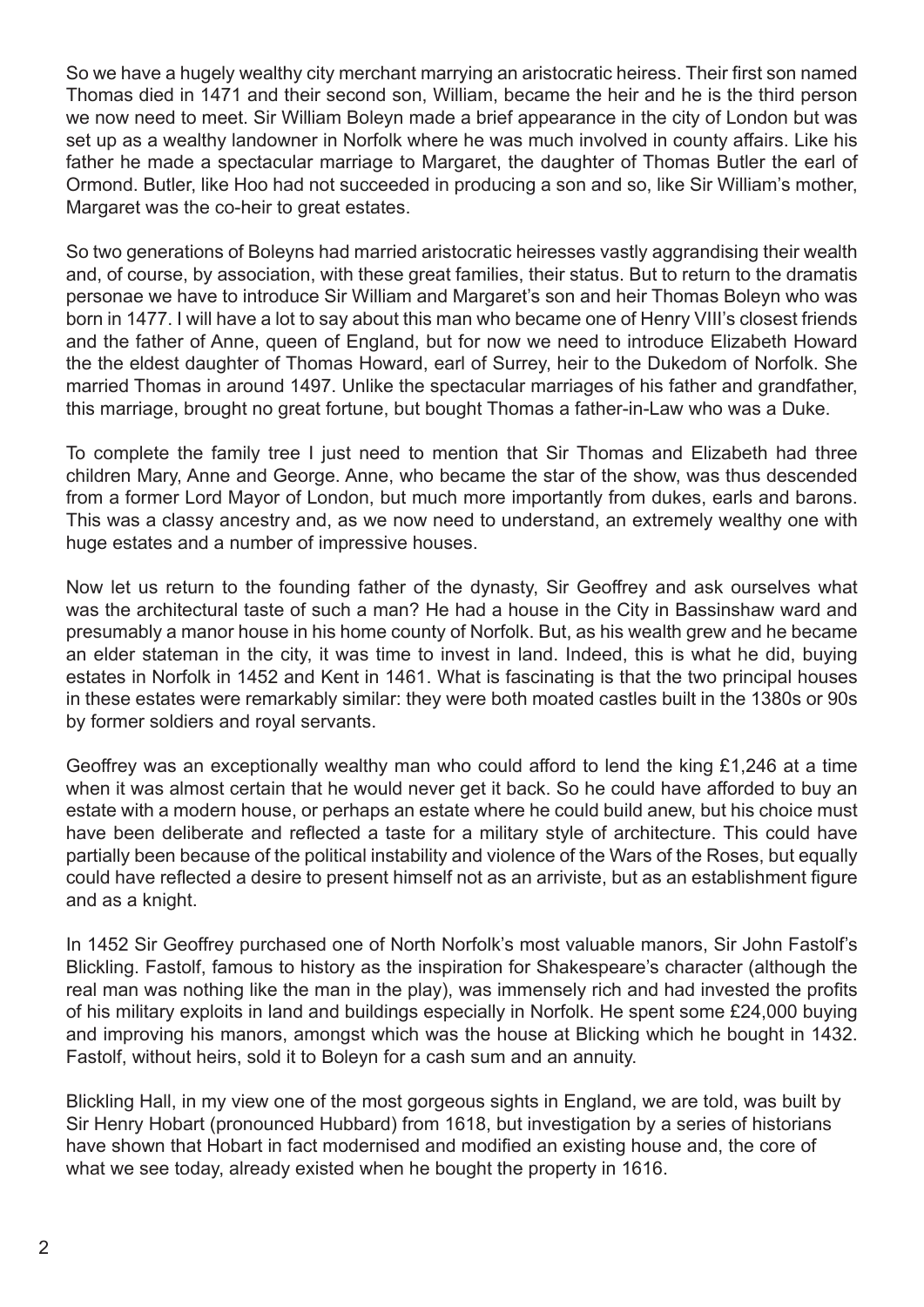What is certain is that features of the house, such as the long gallery some C16th century windows and areas of brickwork date from the Boleyn's ownership. Fastolf's Blickling had been built and subsequently owned by military men and courtiers; perhaps Geoffrey hoped that some of their lustre would wear off on him.

Geoffrey's second country house at Hever was bought in 1461 from William Fiennes Lord Saye and Sele. Hever Castle as it stands today is the castle built in 1383 by John de Cobham and was one of a number of moated stone castles built in the years around 1380 in reaction to the violence and uncertainty of the age. Hever's square plan was the norm for the time and paralleled in contemporary examples all over England perhaps also including Blickling. It was driven by the needs of domesticity rather than defence. Hever's plan was completely standard with the great hall on the opposite side of the courtyard from the gatehouse. The three room domestic unit on the first floor of the west range (plan) was also a standard expectation for the late fourteenth century.

Hever was a small, neatly planned, fortified house, the residence of a wealthy landowner not a great magnate. So why did Geoffrey buy it? Two reasons, I think: the first is that he needed a country house much closer to London than Blickling, which, and I live in Norfolk so I can say this, is in the middle of nowhere! and secondly because it was sited in the heavily wooded Weald which was good for hunting.

Although Geoffrey may have been happy with the external appearance of Hever he wanted to modernise the interior as new large north facing windows were punched into the hall, and a large bay window was built to light the dias end. There was only a single ground floor reception room and so Geoffrey divided the great hall to create, not only a smaller, warmer, hall but a ground floor parlour behind it suitable for receiving guests in private. The room was given a prestigious new bay window, a fireplace and a privy.

All this can be worked out from the surviving fabric at Hever and I'm extremely grateful to the present owners for the opportunity to examine the building in detail. To get to this level of knowledge at Blickling will take more work, although I think it could be done. Disentangling what changes might have been made by Geoffrey, his son William and his grandson Thomas might never be possible, but what is clear is that the original fourteenth century fortified manor was hugely extended by the Boleyns into a two courtyard house, the courtyards divided by the great hall. This was not an unusual plan for the late fifteenth and early sixteenth century, but such two-courtyard houses were extremely prestigious properties.

What makes me suspect that much of the extension of Blickling was undertaken by Thomas or his brother James who, as we shall see, lived at Blicking after his mother's death, is that it contained a long gallery, a fashionable addition only commonly seen from the 1520s onwards. By this time Geoffrey and William were dead. If I am right this would suggest that at Blickling, like Hever, Geoffrey was content to modernise a fourteenth century castle and sit at his fireside in baronial splendour as a knight rather than as a merchant. Architecture, you see, holds a mirror to selfimage.

Substantial parts of Blickling and Hever remain to tell us something of Geoffrey's tastes, but we know nothing of the third house in his family, this was Luton Hoo in Bedfordshire the house his wife, Anne, inherited as her portion of the estates of her father Thomas Lord Hoo and Hastings, who had died in 1455. It must have been a big place as Lord Hastings was a major figure and the Boleyns used the house as a base close to London.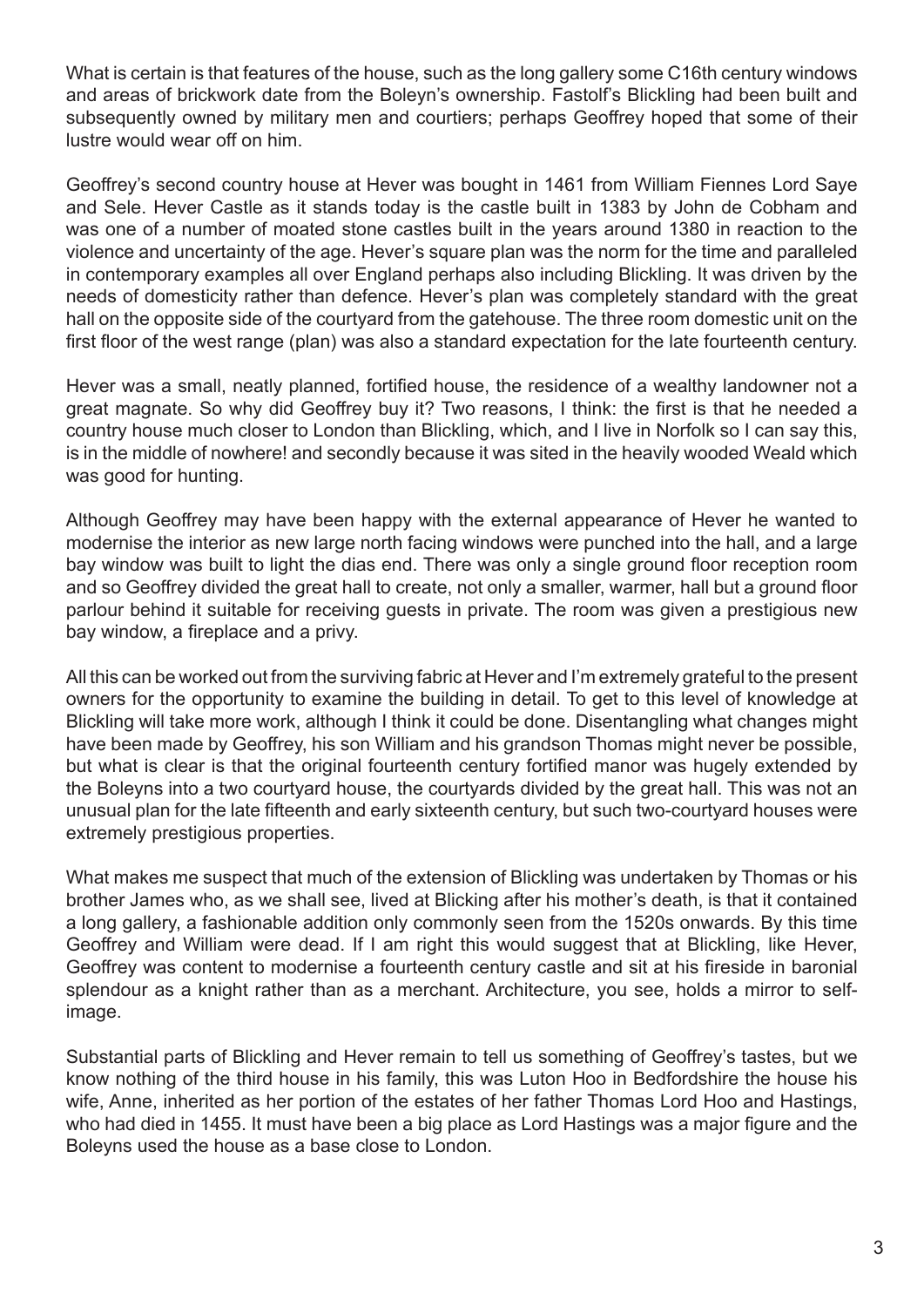This neatly brings us on to the second generation of the family: to Sir William Boleyn. William was extremely active in county matters occupying most of the senior posts in Norfolk at one time or another. In 1502 he was made 3rd baron of the exchequer, a prestigious post that required his term time attendance at the law courts in Westminster. It is possible that during this period William made use of Hever because, as well as being a Justice of the Peace in Norfolk continuously from 1483 to his death in 1505, he also appears in the Kent lists in 1502 and 1505 suggesting his active participation in county matters there. He was also High Sheriff of Kent in 1489. From the early 1460s he was also renting Hoo as well he might, it being only 30 miles from London.

Yet Norfolk was still the base for the family and Sir William's son and heir Thomas Boleyn, was probably born at Blickling in 1477. When at the age of 20, in 1497, he married Elizabeth Howard it is likely that his father William moved out of the ancestral seat and made his principal residence Hoo leaving his son and her new wife to preside at Blickling. When Henry VII went on his Norfolk progress in the following year it was Thomas who received the king at Blickling and not his father. Thomas lived at Blickling most of the time between 1497 and 1505 and it was there that, in around 1500, his daughter Anne was born.

One of the features of English country aristocratic life was the centrality of the parish church. English aristocrats did not want to be buried in distant abbeys or cathedrals like their French counterparts, they wanted to be buried, and baptised, in their own proprietary churches which were adjacent to their houses. It was thus in this font in St Andrews church next to Blickling Hall that Anne Boleyn was almost certainly baptised, in a church that contained the burials of her ancestors.

In 1501, the aging Sir William granted Hever and his two other Kentish manors, Sele and Kensyng to five trustees for him to use during his lifetime and for his daughter-in-law, Elizabeth, after his death. So, in 1505, when Sir William died, Elizabeth Boleyn, Thomas's wife owned Hever and Thomas owned Hoo. Thomas was also left eight manors in Norfolk subject to him paying his mother a pension and allowing her to live at Blickling for life. As his mother outlived him Thomas's residence at Blickling was over.

In 1505 Thomas, 28 years old, was already a figure at the court of Henry VII and was well positioned in 1509 to rise rapidly in the service of Henry VIII. He became a favoured companion in the tiltyard and hunting field and, in due course, one of the king's most trusted diplomats and, in this role, spent considerable periods abroad. He lived in Brussels at the Court of Margaret of Savoy in 1512-3, and then in the summer of 1513 he accompanied Henry on his invasion of France. In 1519 he spent a year at the court of Francis I followed by attendance at the Field of Cloth of Gold in which he was an important figure. He was in France again in 1521 and 1527. In 1522-3 he was in Spain as the king's ambassador.

During some of the time when Thomas was abroad it is possible that Elizabeth and her children stayed at Hever close to the coast and to London. This is speculation but it does seem that in the early sixteenth century there were some improvements made at Hever that would have made it more comfortable for Elizabeth and her young children. The medieval house and open-work crown posts roofs, which looked handsome but by the reign of Henry VIII were very old fashioned. Therefore the family rooms at Hever were ceiled in with decorative plaster ceilings making the house more modern and presumably much warmer.

But it has to be remembered that Hever was very small. The castle had a single principal first floor suite a small suite below. By the time Elizabeth inherited Hever she had three young children: Mary born in 1499, Anne born in c.1500, and George in c. 1504.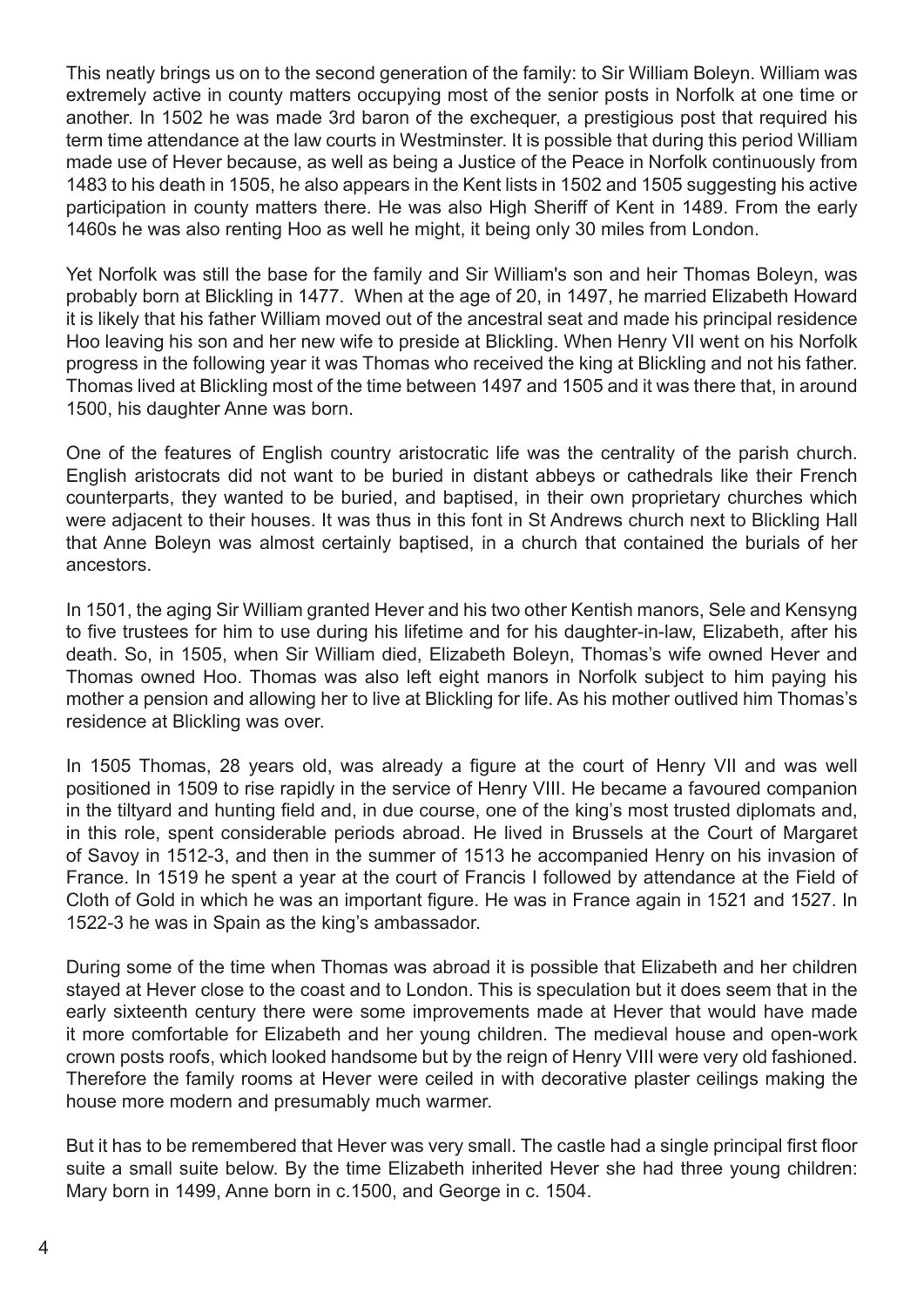The children of noble families were often farmed out to wet nurses and later put into the households of their social superiors, as indeed was Anne in 1513; but in 1505, Anne was five, Mary six and George only one and they all can be expected to have been living with their parents with nurses and other attendants. Together with the household servants of Thomas and Elizabeth, it is extremely problematic to regard Hever as being large enough to be the family home.

And, indeed, it need not have been, because in 1515, the Boleyns finally came into Thomas's mother's estates. If you remember Sir William had married co-heir of Thomas Butler seventh earl of Ormond and when he died in 1515 two of the largest houses in Essex fell into the Boleyn property portfolio: New Hall near Boreham and Rochford Hall in Rochford near Southend.

The manor of Rochford had been owned by James Boteler earl of Wiltshire and Ormonde who had forfeit it after being attainted and executed after the battle of Towton in 1461. Thomas Boteler, his brother, succeeded in getting his brother's title and estates restored to him in Henry VII's first Parliament. Boteler had a successful career at court serving as Elizabeth of York's Lord Chamberlain and then, in 1509 Chamberlain to Katherine of Aragon. He used Rochford Hall extensively and was a JP in Essex.

Rochford Hall was a substantial house with a double moat and extensive accommodation. Today it is a golf club and visiting it made me almost want to take the sport up. It is in a beautiful situation and, as at Blickling, and Hever, the church can be seen from the windows of the hall. Thomas Botler rebuilt the west tower of the church in monumental form together with his arms. This obviously proclaimed the status of the church but also provided a fine view from the windows of his house.

The surviving house has been cruelly defaced by fires, bombs and philistines and despite an imaginative restoration in 1987 working out what we have is not easy. I think that most of the house that remains today post-dates the Boleyns and was built by the fabulously wealthy and appropriately named Richard Rich in the 1550s. It is just possible that this very charming private chapel in the church was built by the Boleyns as after the Reformation a separate chapel with a squint to the altar would have been very unusual. Perhaps we can fantasise that Anne knelt in this chapel at her prayers. But there are earlier remains on the site of the house including parts built by the Butlers and the irregularity of the surviving remains might suggest that Rich's house was incorporating older sections, perhaps including these corner towers. Though the Boleyn house would have been smaller than this reconstruction of the house in the 1550s shows, it was nevertheless a place of some size and importance.

Thomas had been made a Knight of the Garter in 1523 and, in 1525, his stock rising further, he was created Viscount Rochford. His title was not Blickling, Hever or Hoo, but taken from his grandparents' estate in Essex. It was his grandparents' lineage that led to the title, as his grandfather on his mother's side, 7th earl of Ormond, had an Irish peerage, but sat in the English parliament with the title Thomas Ormond de Rochford, chevalier. This wasn't a proper English title and so Thomas's creation as Lord Rochford was the first usage of it in the English peerage. The title was a stepping stone to his elevation in December 1529 to the earldom of Ormond a title which he had envied and contested for a decade or more.

Thomas Boetler had also been granted the former royal estate of New Hall, Boreham, in Essex by Henry VII and, in 1491 he was granted a licence to rebuild it. Exactly what he built we don't know, but when he died in 1515 New Hall passed to Thomas Boleyn through Margaret his mother. This was another very substantial house and we have a plan of it in the 18th century. You will see that by that time it had five courtyards – certainly the core of this mansion existed in Thomas's time and we can speculate that New Hall was bigger than any of the houses the Boleyns had yet inherited.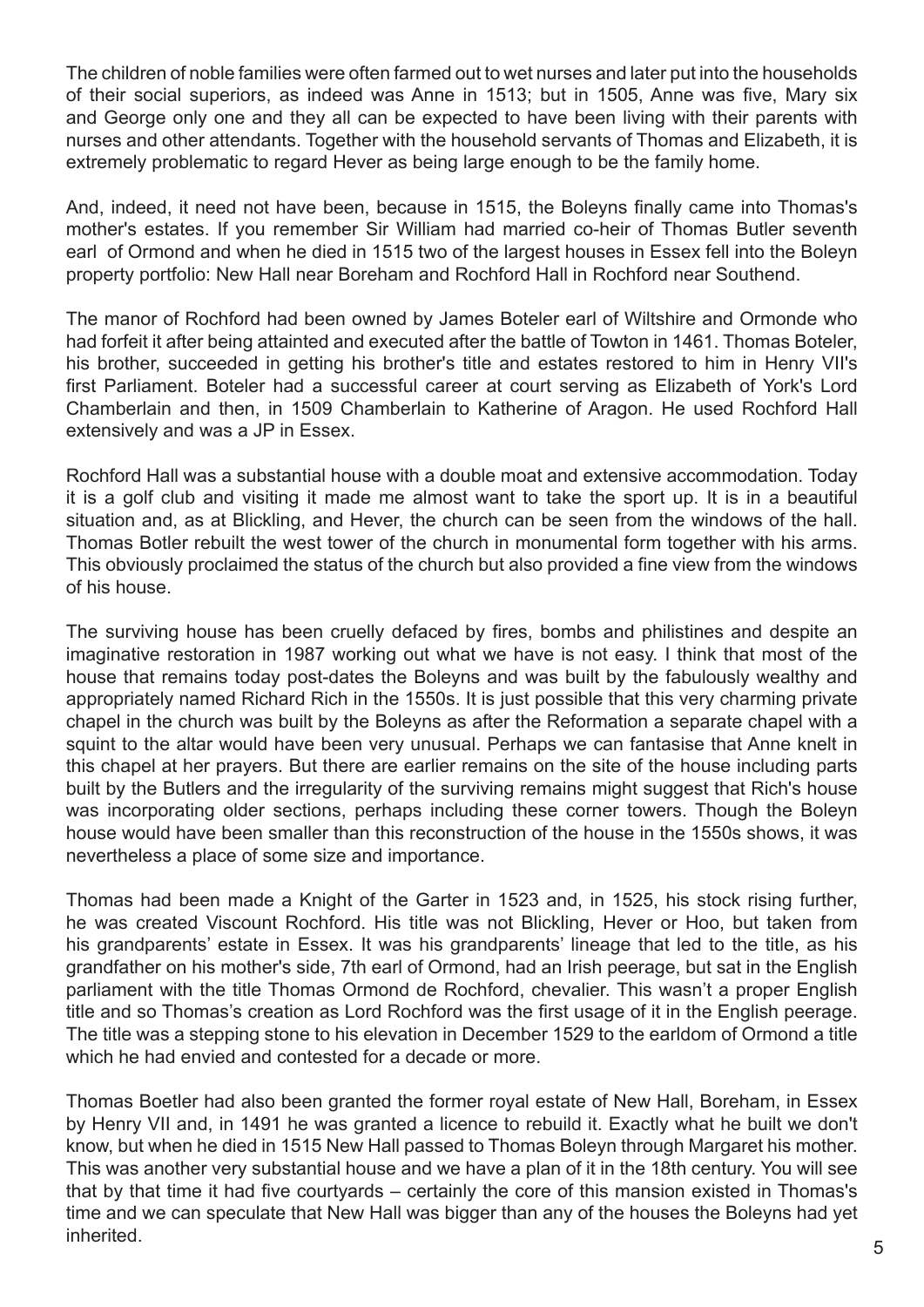By 1515 the Boleyns did not really need another vast mansion, they had Hoo, Hever and Rochford as well as a house in London. Thomas was at the king's side and must have suggested that he might be interested in seeing it. In fact the king already knew New Hall having stayed there with Botler in August 1510. But in June 1515 the king visited twice each time staying for a couple of days. It was not only a fine mansion but more importantly it had a large and well-stocked park and it was probably this that excited the king more than anything else.

In February the following year Henry bought the estate from Sir Thomas for £1,000 and immediately launched a campaign of rebuilding and furnishing. Turning the house into a royal palace was not the end of its history in the Boleyn fold because, in 1528, George Boleyn, Thomas's son and Anne's brother, was made keeper of the house giving him the right to live there when the king was not there.

Keeperships were one of the big perks of royal service and Thomas also won one in 1521 on the attainder of the Duke of Buckingham when Penshurst Place fell to the Crown. Henry VIII granted the keepership of the house to Sir Thomas. Henry visited in September 1538 but otherwise the house was left to Boleyn. It is likely that he resided there because a son, Thomas, was buried in the Sydney Chapel in St John The Baptist church Penshurst.

By 1521 the Boleyns had reached the pinnacle of their wealth. Let me just recap for a moment and you will see how they amassed an extraordinary number of important large houses and estates, one of which was good enough to be a acquired by Henry VIII as a royal palace.

But all this land was very much the background to their lives. Their estates pumped money into their pockets, the great houses were places to entertain and hunt but Thomas, when he was not travelling the continent, was required to be continually at court. At Christmas 1514, for instance, the whole Boleyn family were involved in celebrations at court, including George, Thomas's eldest son who was then a page to the king. Thomas became Treasurer of the Household and to fulfil this duty had to maintain a household in London. This may have been his grandfather's house near the Guildhall or another purchased by Thomas or William nearer to Westminster. But Boleyn also had lodgings at court. In fact the royal building accounts make it clear that Thomas and Elizabeth had lodgings at Hampton Court, Richmond, Greenwich (where Thomas' rooms were beneath the king's privy chamber), Windsor, Woking, Woodstock and at Whitehall where the Boleyns were amongst the first courters to have lodgings (theirs had the luxury of a privy with a glazed window). In fact Thomas and Elizabeth had lodgings at whichever house the king was staying at.

So now we need to turn to Anne. Anne was no country bumpkin. When she made her entry into the English Court in 1521 she had lived in France for seven years. She had parents who had access to three very large houses, Hoo, Rochford and Penshurst, as well as their hunting lodge at Hever and lodgings at court. Her sister Mary was the King's mistress, her father one of the king's best friends. Fluent in French, a graceful dancer, she could play several musical instruments, knew about books, clothes, and art. She was also strong willed and opinionated. Added to this she came from an extremely worldly-wise family; we have seen that she was brought up by parents who were heavily engaged in property transactions, estate management and building projects. She was very used to moving from one house to another, different residences being used at different times of the year.

As the king's passion for Anne developed Katharine of Aragon held all the architectural cards. It was relatively easy for her to exclude Anne from the royal palaces. Nevertheless Anne soon acquired her own base inside Henry's houses. As early as May 1527, only a year after the king's infatuation had begun, Anne had her own independent lodgings in Greenwich palace, Henry's principal residence. By March 1528 she had her own rooms below the king's at Windsor Castle. In 1531 the king bought a farm near Greenwich for Anne, perhaps as a place for hoped-for trysts.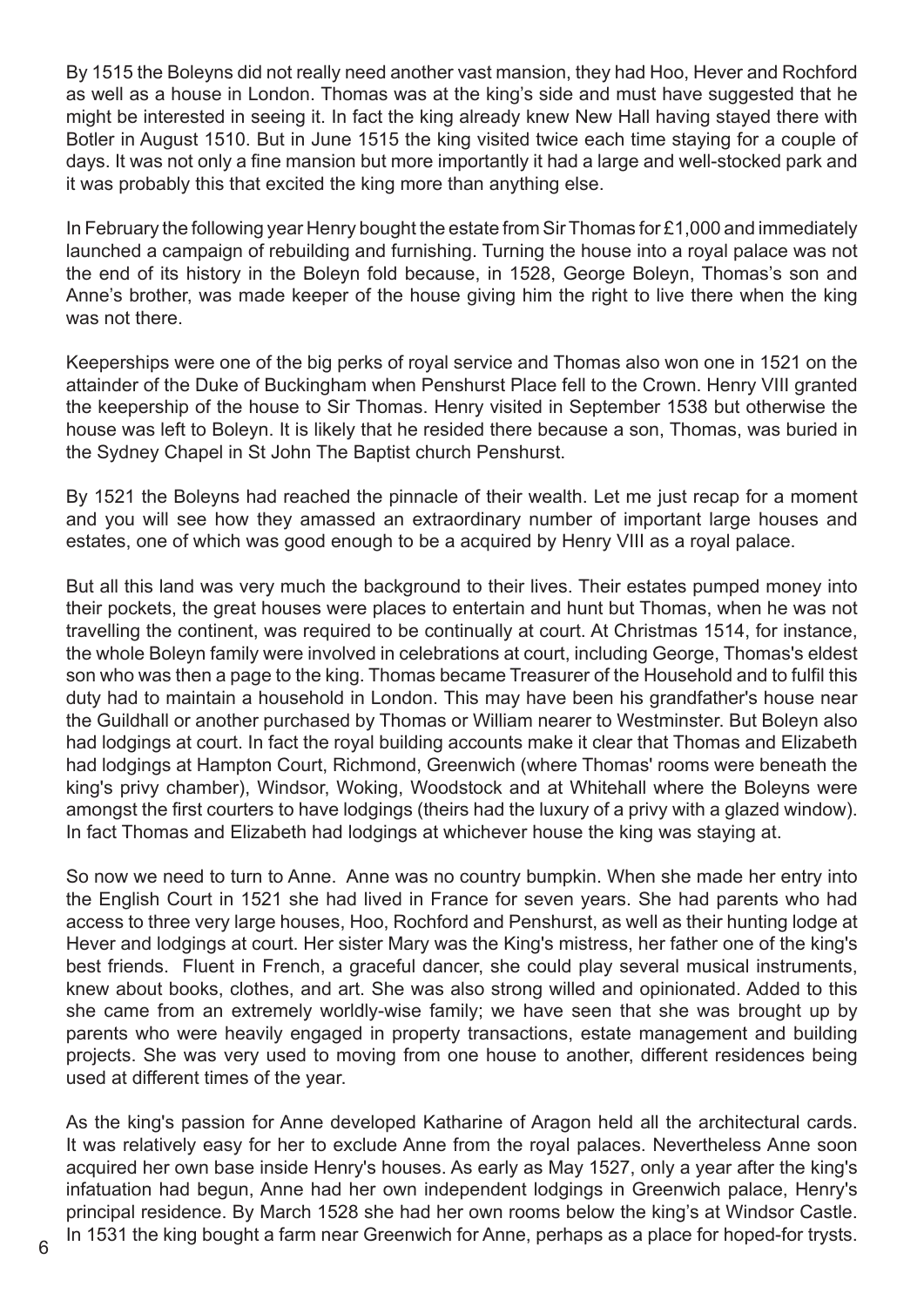But this was all very unsatisfactory and Henry asked Wolsey to arrange for a separate residence for her. We don't what Wolsey suggested, but Anne, strong willed and clear minded did not like his suggestion preferring to make her own arrangements taking the house of another courtier. Again we don't know whose house this was but the king found it embarrassing and told her that it was not right that he should visit his lady lodged in the 'house of a servant'; nevertheless Anne was set up in an establishment of her own choosing in the city.

The elaborate arrangements that had to be put in place for Henry and Anne to be together meant that they longed for a place of their own. In 1529 it became clear that this was going to be York Place, of course, renamed Whitehall after Henry VIII took it over. On 22 October 1529 Wolsey surrendered all his property to the king two days later Henry and Anne Boleyn, accompanied by her mother Elizabeth, arrived by barge at the York Place Landing stage. The king had obviously been to the house many times before as Wolsey's guest, but as it had only one suite of lodgings had only ever stayed the night there a couple of times. This meant that he had not fully appreciated the size and splendour of what Wolsey had built and he was taken aback at the magnificence of it all.

That December Henry and Anne were together at Greenwich. Summoned to their chambers was the royal architect James Nedeham; closeted away with the royal couple Nedeham helped them conceive an astonishingly ambitious building project. It was for a huge new palace which would contain not only vastly enlarged lodgings but a recreation centre and extensive gardens. Next to this would be a new hunting park that could be easily reached from the king's rooms. Set on one side of the park would be another satellite palace{ St James's, the future residence of the son and heir that they felt convinced that Anne would bear the king.

In October 1532 Henry and Anne went to France together to meet King Francis I. During that visit they probably slept together and, back in London, on 17th December, when Henry made a visit of inspection to Whitehall, he knew that Anne was pregnant. The royal lovers were at Greenwich for most of January but, early in the morning on 24th, Henry slipped into a specially prepared, and newly matted, barge with Anne and made for Whitehall. They disembarked on the landing stage and walked through the near-completed galleries to the gatehouse. In a room over the street and overlooking the new palace, the deed was done, and Henry and Anne were finally man and wife. The choice of Whitehall was deliberate and symbolic. It was a new start for the king and for the country: a new queen, a male heir and a modern up-to-date palace replacing the ancient Palace of Westminster.

Soon Anne was not just wife, she was Queen. This meant that she needed to be provided with a jointure, a portfolio of estates and houses that yielded an income and that she could use independently of the king. This was standard practice for a queen consort; the queen would establish a council or commission of advisors and they would manage the estates in her interest. Anne was given several grants of property and in April 1533 all the estates and houses of Queen Katharine. Anne now personally become a greater landowner than Katharine, or any of Henry's other Queens. Her income was probably greater than any member of her family so far.

Anne immediately appointed a council to survey her lands and review the terms of leases and rentals. She was no back-seat driver, this young woman was born into a family whose wealth and status was built on the careful husbandry of property. She personally considered the terms of many leases and we know that in 1534-5 they yielded her some £5,056 16s 11d, this was more than she spent that year putting her personal accounts into surplus.